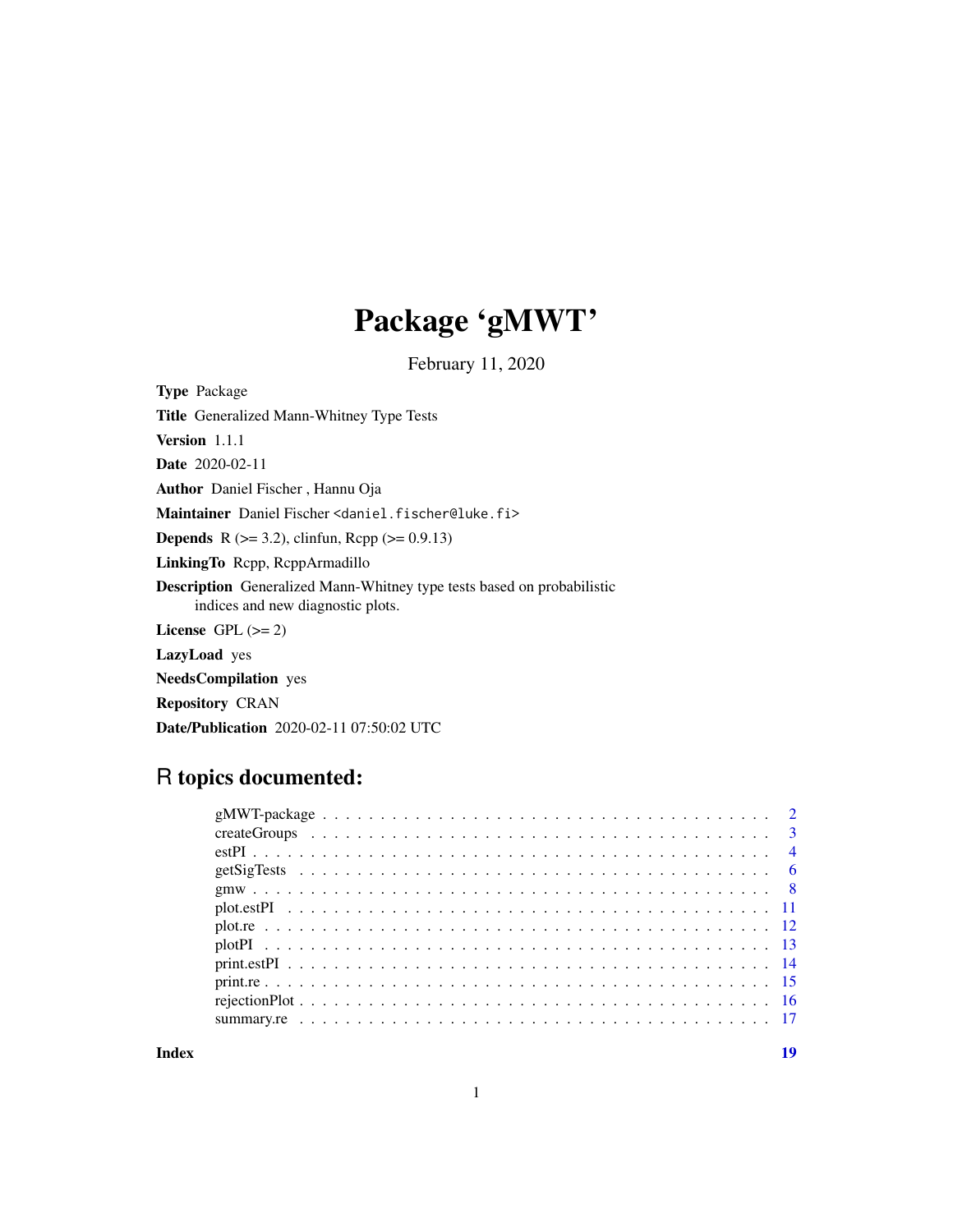<span id="page-1-0"></span>

The package provides nonparametric tools for the comparison of several groups/treatments when the number of variables is large. The tools are the following.

(i) Computation of the so-called probabilistic index (PI) estimates for the group comparisons. The probabilistic indices here are (a) the probability  $\hat{P}_t$  that a random observation from group t is smaller than a random observation from other groups, (b) the probability  $\hat{P}_{tt'}$  that a random observation from group t is smaller than a random observation from group t', and (c) the probability  $\hat{P}_{tt't'}$  that random observations from groups  $t, t', t''$  appear in this same order. The tools are also given to produce the plots of PIs for set of variables.

(ii) Computation of the p-values of some classical and some new nonparametric tests for the comparison of several groups/treatments. The tests are based on the use of the probabilistic indices (PI)  $\hat{P}_t$ ,  $\hat{P}_{tt'}$  and  $\hat{P}_{tt't''}$ . Classical Wilcoxon-Mann-Whitney test, Kruskal-Wallis and Jonckheere-Terpstra tests are included.

(iii) Tools for the simultaneous testing problem. As the package is meant for the analysis of gene expression data, for example, the plots of the numbers of observed and expected rejected null hypotheses and their ratio as a function of alpha are provided. Different multiple testing adjustment methods are implemented, i.a. Bonferroni, Bejamini & Hochberg and Westfall & Young.

#### Details

| Package:  | GMW              |
|-----------|------------------|
| Type:     | Package          |
| Version:  | 1.1.1            |
| Date:     | $2020 - 02 - 11$ |
| License:  | GPL              |
| LazyLoad: | yes              |

#### Author(s)

Daniel Fischer, Hannu Oja

Maintainer: Daniel Fischer <daniel.fischer@luke.fi>

#### References

Daniel Fischer, Hannu Oja (2015). Mann-Whitney Type Tests for Microarray Experiments: The R Package gMWT. Journal of Statistical Software, 65(9), 1-19. URL http://www.jstatsoft.org/v65/i01/. Fischer, D., Oja, H., Schleutker, J., Sen, P.K., Wahlfors, T. (2013): Generalized Mann-Whitney Type Tests for Microarray Experiments, Scandinavian Journal of Statistic. doi: 10.1111/sjos.12055.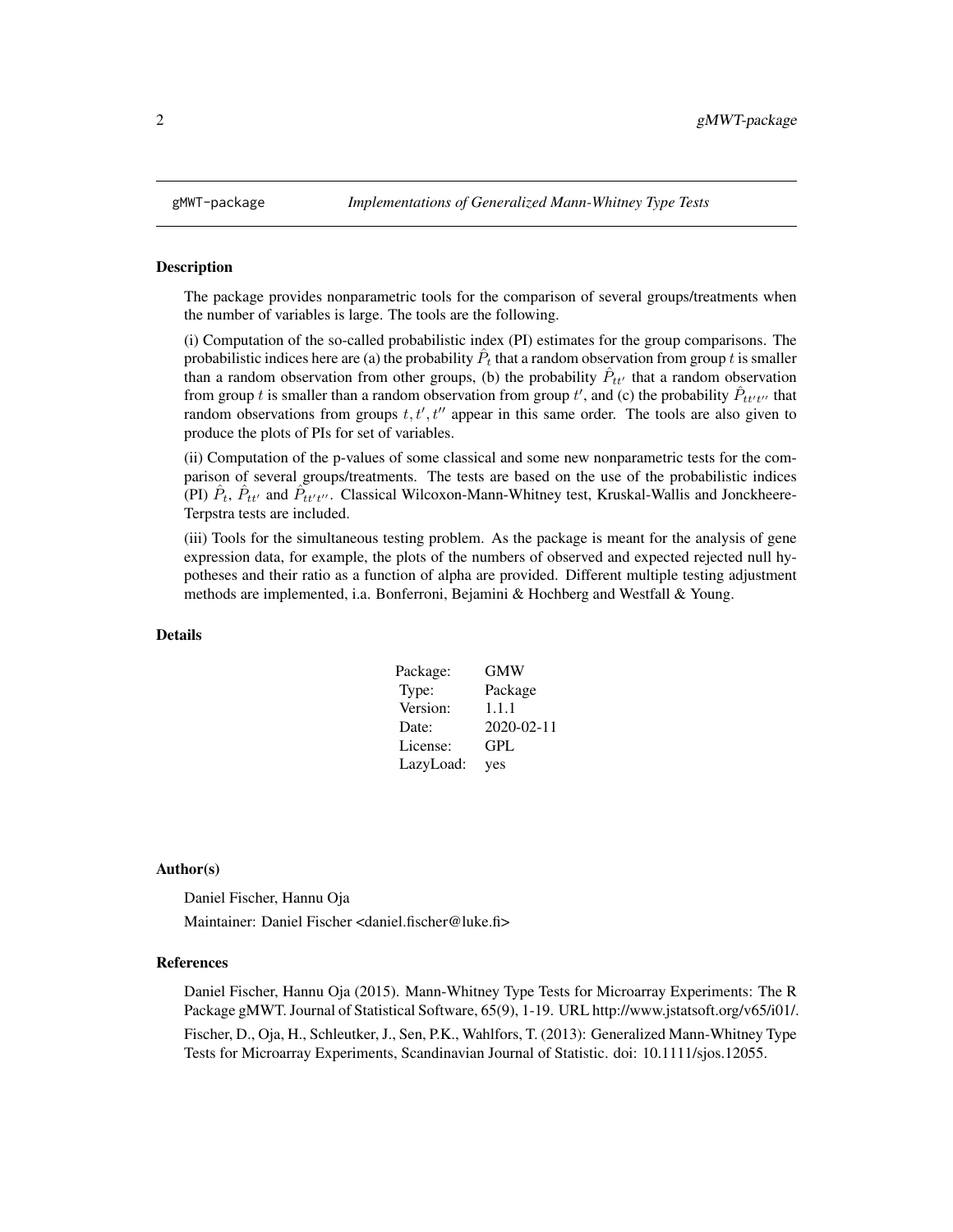<span id="page-2-1"></span><span id="page-2-0"></span>

This function transforms the k group labels to integers 1,...,k in a specified order.

#### Usage

```
createGroups(g, desOrder)
```
#### Arguments

| g        | Vector with group labels.       |
|----------|---------------------------------|
| desOrder | Specified order for the groups. |

#### Details

This function helps to renumber the group labels in a specified way. The vector desOrder gives the old numbers as the function of the new numbers. The first element of desOrder gives the old number that is transformed to be one, and so on. The renumbering is used to specify alternative hypotheses.

The output is then a transformed vector g with new group numbers.

For non-numeric old group labels, the old number is the rank in the lexicographical order.

#### Value

A vector containing the new group numbers.

#### Author(s)

Daniel Fischer

```
g \leftarrow c(rep(1,5),rep(2,6),rep(3,4))createGroups(g,c(2,3,1))
# 'Smallest' letter should become 3, second smallest 2 and largest 1:
g <- sample(c("A","B","C"),10,replace=TRUE)
createGroups(g,c(3,2,1))
```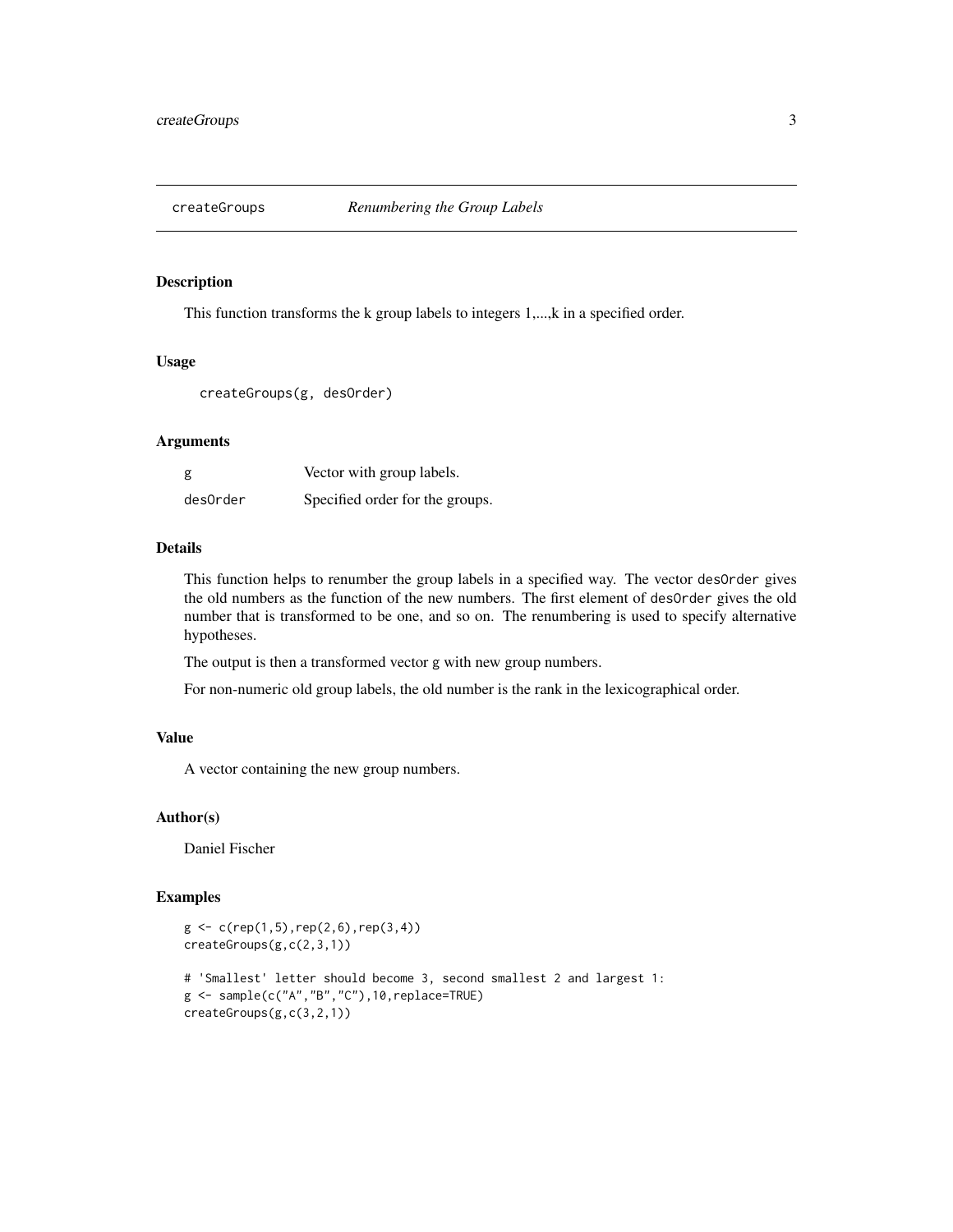<span id="page-3-1"></span><span id="page-3-0"></span>This function calculates the probabilistic indices  $\hat{P}_t$ ,  $\hat{P}_{tt'}$  and  $\hat{P}_{tt't''}$  to compare the groups of observations.

#### Usage

```
estPI(X, g, type="pair", goi=NULL, mc=1, order=TRUE, alg="Cnaive")
```
#### Arguments

| Χ     | Matrix or vector with observations. The rows refer to individuals, the columns<br>to variables.            |
|-------|------------------------------------------------------------------------------------------------------------|
| g     | Vector of group numbers for observations in X. Its length has to be the number<br>of observations in X.    |
| type  | Type of probabilistic index, see details.                                                                  |
| goi   | Groups Of Interest, see details.                                                                           |
| mc.   | Multiple Cores, set the amount of cores to use for parallel calculation (only<br>available for Linux).     |
| order | Boolean, calculate probabilistic index only for a specified order of groups or for<br>all possible orders. |
| alg   | Internal function, which algorithm should be used to calculate the probabilistic<br>index.                 |

#### Details

The matrix X contains the data. Each column refers to a variable, each row to an observation. The group memberships of the observations are given in g. In the case of one dimensional data, X is a vector.

There is also an option to calculate the probabilistic indices (PI) only for a subset of the groups. In that case those group labels can be specified with the goi option by giving the corresponding group labels.

Different types of PI can be calculated: "single" calculates the probability  $\hat{P}_t$  for each group, "pair" produces the probabilistic indices  $\hat{P}_{tt'}$  for all pairs of groups  $t < t'$ , and "triple" provides the probabilities  $\hat{P}_{tt't''}$  for all triples of groups  $t < t' < t''$ . See Fischer et al. (2013) for more details.

Note that the PIs are calculated using the group numbering as given in g. See also the function [createGroups](#page-2-1) for renumbering the group labels. By specifying the option order=FALSE the PIs for all possible group orders will be calculated. The default is that the PI is only calculated for the natural order given by g.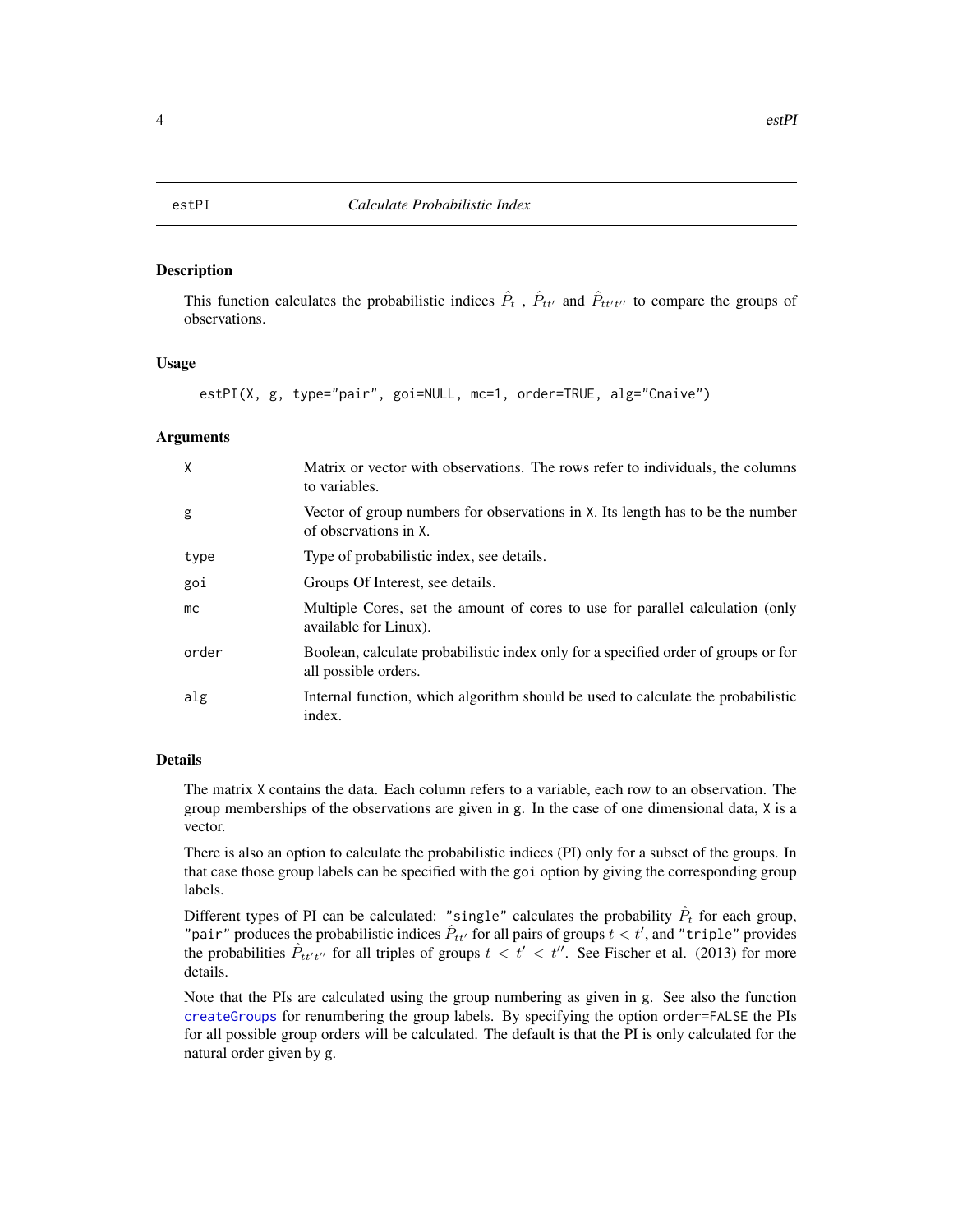#### <span id="page-4-0"></span>estPI 5

In case this code is executed on a Linux machine and X is a data matrix, the calculation can be parallelized using the option mc to specify the amount of used calculation cores.

Different algorithms are available for the calculation of the PIs. The default is the fastest possible option and the user should not change this option. Different algorithms are only provided for validation and testing purposes. Options here are currently Cnaive, Rnaive, Rgrid, Rsub, Csub but not all combinations of type/alg are available.

#### Value

A list with class 'estPI' containing the following components:

| probs | Matrix or vector of the PIs.                                   |
|-------|----------------------------------------------------------------|
| type  | String, storing the type of PI.                                |
| goi   | Vector, the Groups Of Interest, as given in the function call. |
| order | Boolean, PI just for the specified order or for all orders.    |
| obs   | Matrix, the original data matrix.                              |
| g     | Vector, the original group vector.                             |
| alg   | String, the requested algorithm.                               |

#### Author(s)

Daniel Fischer

#### References

Fischer, D., Oja, H., Schleutker, Sen, P.K., J., Wahlfors, T. (2013): Generalized Mann-Whitney Type Tests for Microarray Experiments, Scandinavian Journal of Statistics, to appear.

Fischer, D., Oja, H. (2013): Mann-Whitney Type Tests for Microarray Experiments: The R Package gMWT, submitted article.

#### See Also

[createGroups](#page-2-1)

```
X \leftarrow c(sample(15))g \leftarrow c(1,1,1,2,2,2,2,3,3,3,4,4,4,4,4)estPI(X,g,type="single")
X <- matrix(c(rnorm(5000,1.5,2),rnorm(6000,2,2),rnorm(4000,3.5,1)),byrow=TRUE, ncol=10)
colnames(X) <- letters[1:10]
g <- c(rep(1,500),rep(2,600),rep(3,400))
estPI(X,g,type="single",mc=1)
```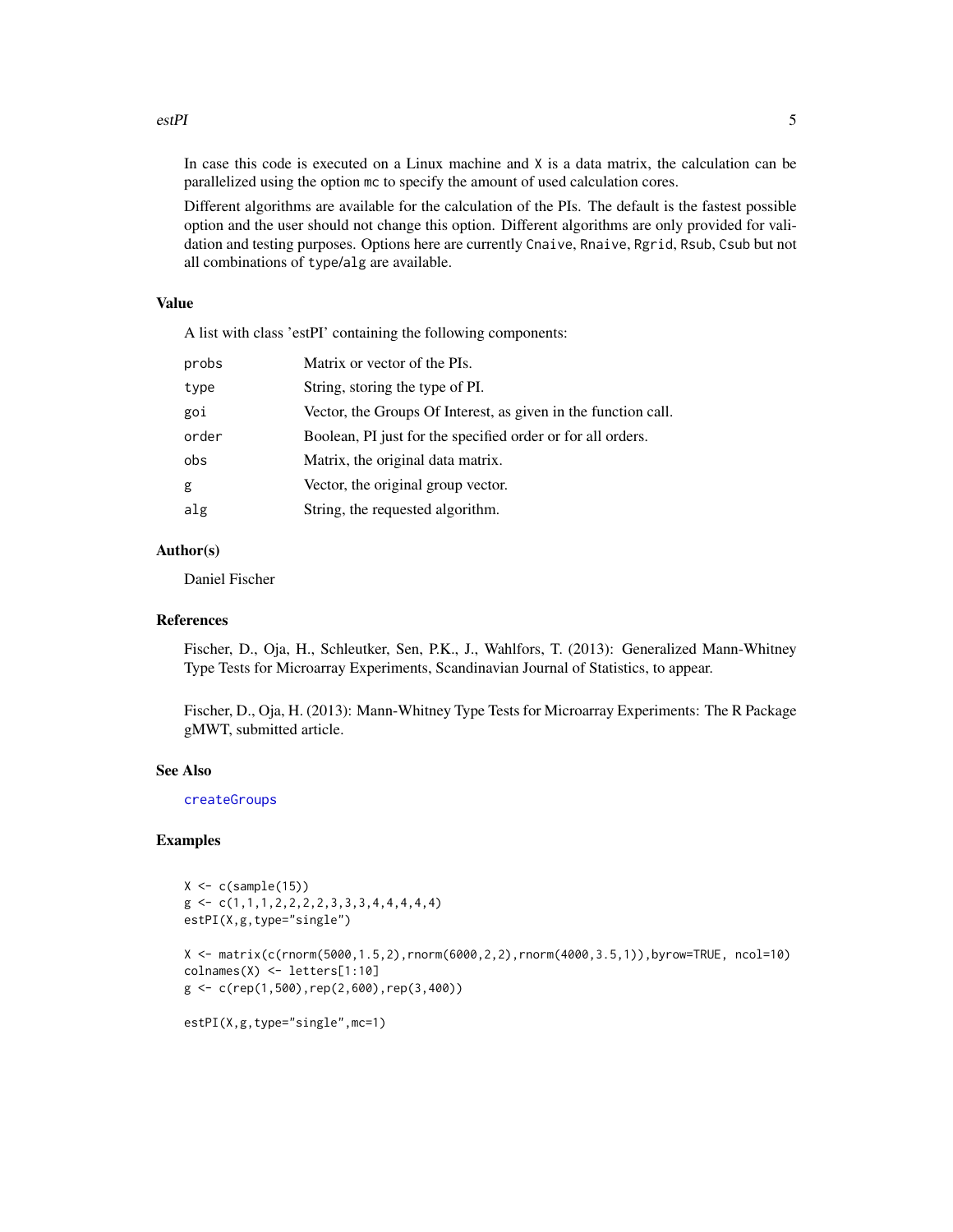<span id="page-5-1"></span><span id="page-5-0"></span>

This function finds the p-values less than or equal to alpha. Alpha is as given or corresponds to an adjusted alpha. Different multiple testing correction methods to adjust alpha are available.

#### Usage

getSigTests(pvalues, alpha=0.05, method="plain")

#### Arguments

| pvalues | A matrix, vector or an object of class gmw. |
|---------|---------------------------------------------|
| alpha   | Significance level.                         |
| method  | Method of multiple testing adjustment.      |

#### Details

The argument pvalues is the result of a gmw test run or a matrix/vector of p-values. If pvalues is in matrix shape (several test methods applied to the same data), then each row corresponds to a different test method and the columns to different variables. The option method specifies the method of multiple testing correction. Typical options are "plain" for no correction, "bonferroni" for a Bonferroni correction, "simes" for an improved Bonferroni correction and "BH" for a Benjamini-Hochberg correction. Please note that the Simes method and the Benjamini-Hochberg correction lead to the same results. For permutation test results there is also the Westfall and Young method "maxT" available. In order to perform this correction the option keepPM=TRUE has to be set in the gmw call in order to keep the required permutation matrix.

Additional there are the two options "csD" and "csR". Those calculate for each alpha between 0 and alpha the difference (="csD") or the ratio (="csR") between observed and expected rejections and report an optimal alpha (and corresponding test rejections) for which these criteria are maximal. Please keep in mind that this method might return unreasonable large 'optimal' cut-off points.

See also the function [rejectionPlot](#page-15-1) for more details.

#### Value

A list object of class 're' with the values: (In case pvalues is a matrix the output is a list with length nrow(X) and each list item contains a single re object)

| sigTests   | Position of the significant tests. |
|------------|------------------------------------|
| sigPvalues | P-values of the significant tests. |
| pvalues    | The original pvalues object.       |
| method     | Chosen method.                     |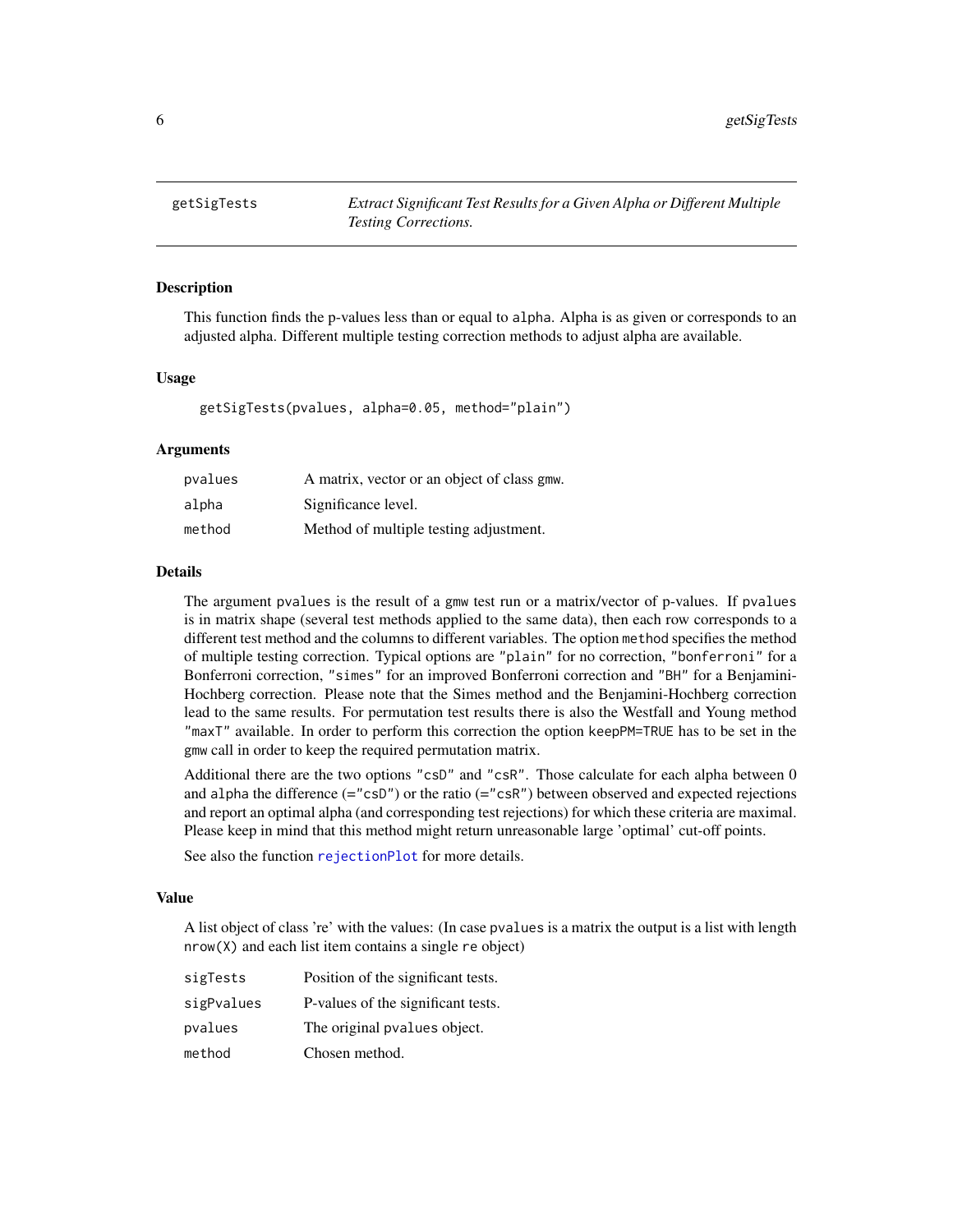#### <span id="page-6-0"></span>getSigTests 7

| alpha     | Chosen alpha.             |
|-----------|---------------------------|
| multAlpha | Adjusted / Optimal alpha. |
| inputN    | Rows of pvalues.          |

#### Author(s)

Daniel Fischer

#### References

Benjamini, Y. and Hochberg, Y. (1995): Controlling the false discovery rate: a practical and powerful approach to multiple testing. J.R. Statist. Soc. B, 57(1):289 - 300.

Simes, R. J. (1986): An improved bonferroni procedure for multiple tests of significance. Biometrika, 73:751 - 754.

Westfall, P.H. and Young, S.S. (1993): Resampling-Based Multiple Testing: Examples and Methods for p-Value Adjustment. Wiley, New York.

#### See Also

[rejectionPlot](#page-15-1), [gmw](#page-7-1)

```
X <- matrix(c(rnorm(500,2,1),rnorm(600,2,1),rnorm(400,2.2,1)),byrow=TRUE, ncol=10)
colnames(X) <- letters[1:10]
g \leftarrow c(\text{rep}(1,50),\text{rep}(2,60),\text{rep}(3,40))test <- gmw(X,g,test="kw",type="external")
cs1 <- getSigTests(test)
cs1
simData <- runif(1000,0,1)
simData <- c(simData,runif(200,0,0.01))
simData2 <- runif(1000,0,1)
simData2 <- c(simData2,runif(200,0,0.01))
simDataMat <- rbind(simData,simData2)
getSigTests(simDataMat, method="bon")
getSigTests(simData, method="bon")
getSigTests(simData2, method="bon")
getSigTests(simData, method="sim")
getSigTests(pvalues=simData, method="bh",alpha=0.05)
getSigTests(pvalues=simData, method="csD")
getSigTests(pvalues=simData, method="csR")
set.seed(731)
X \leq - matrix(c(rnorm(50,2,1),rnorm(60,2,1),rnorm(40,2.2,1)),byrow=TRUE, ncol=10)
colnames(X) <- letters[1:10]
g \leftarrow c(rep(1,5),rep(2,6),rep(3,4))X[12:15,1] \leftarrow X[12:15,1] + 5
```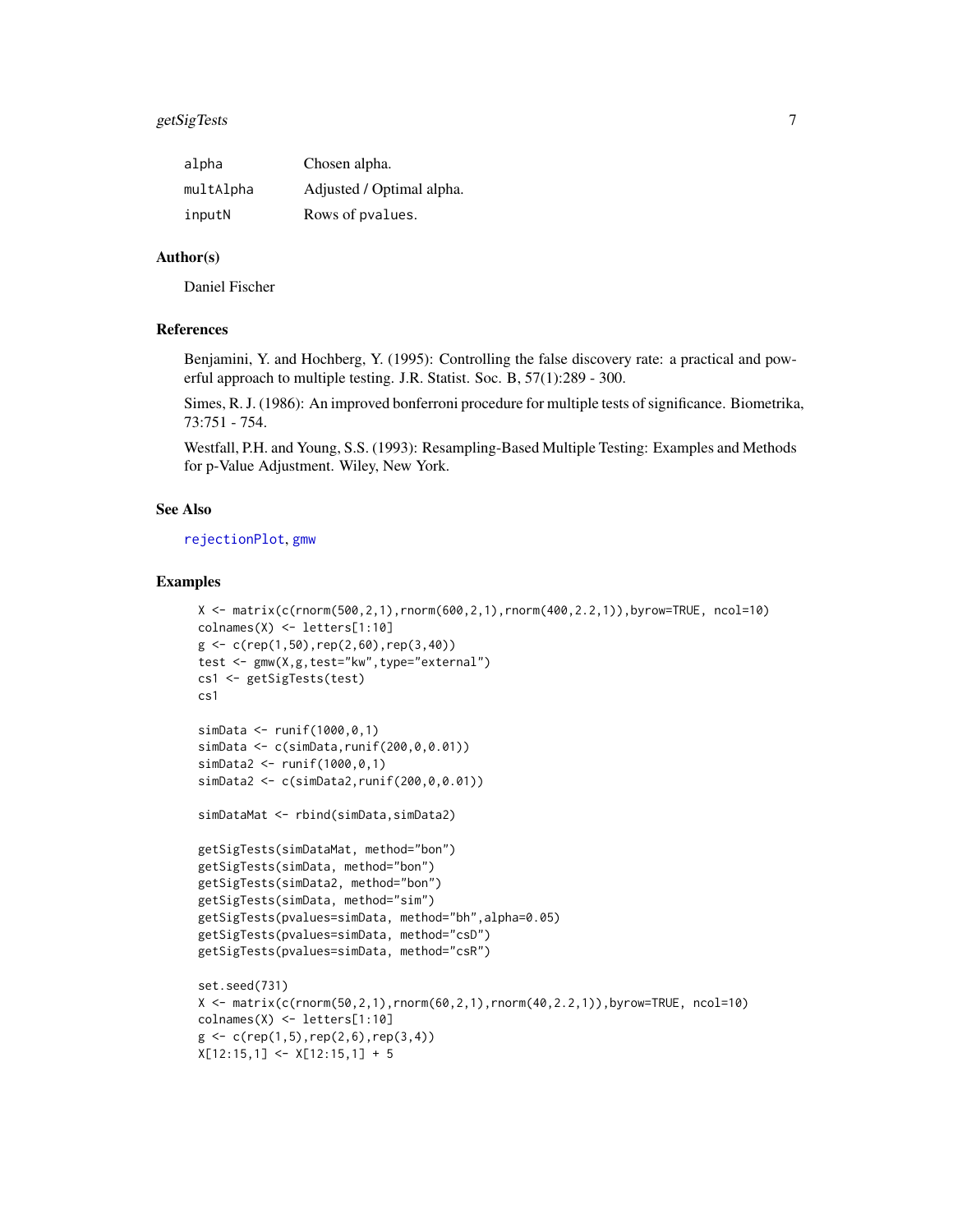```
8 gmw
```

```
# Keep the permutation matrix in order to perform the W&Y adjustment
 testPM <- gmw(X,g,test="kw",type="perm",keepPM=TRUE)
# Apply the Westfall& Young adjustment
 getSigTests(testPM,method="maxT")
```
#### <span id="page-7-1"></span>gmw *Generalized Mann-Whitney Type Tests*

#### Description

The function calculates p-values for different tests as presented in the paper "Generalized Mann-Whitney Type Tests for Microarray Experiments".

#### Usage

```
gmw(X,g,goi=NULL,test="mw",type="permutation",prob="pair",nper=2000,
alternative="greater",mc=1,output="min", cluster=NULL, order = TRUE,
keepPM= FALSE, mwAkw=FALSE, alg=NULL)
```
#### Arguments

| X           | Data matrix, each column corresponds to a variable, each row to an individual.<br>Can also be a vector (one variable).                                                                  |
|-------------|-----------------------------------------------------------------------------------------------------------------------------------------------------------------------------------------|
| g           | Vector of length $nrow(X)$ (respective length $(X)$ ), assigning treatment groups<br>(numbers) to observations, see details.                                                            |
| goi         | Vector with elements of g, defining for which treatment groups the test should<br>be performed.                                                                                         |
| test        | Specifies the test statistic.                                                                                                                                                           |
| type        | Permutation test ("permutation") or asymptotic tests ("asymptotic") for the<br>calculation of the p-values. Tests implemented in R-base "external" are also<br>accessible, see details. |
| prob        | This option is only for the Mann-Whitney test, see details.                                                                                                                             |
| nper        | If type is "permutation" this option specifies how many permutations are used<br>to calculate the p-value.                                                                              |
| alternative | Specifies the alternative, the options are "smaller", "greater" and "two.sided",<br>see details.                                                                                        |
| mc          | Multiple Cores, determines how many tests will be performed parallel (only<br>available under Linux), see details.                                                                      |
| output      | Determines the level of the details in the output.                                                                                                                                      |
| cluster     | A vector of same length as g, giving possible cluster information for performing<br>the permutation test.                                                                               |
| order       | Boolean, shall all orders be calculated or only increasing orders?                                                                                                                      |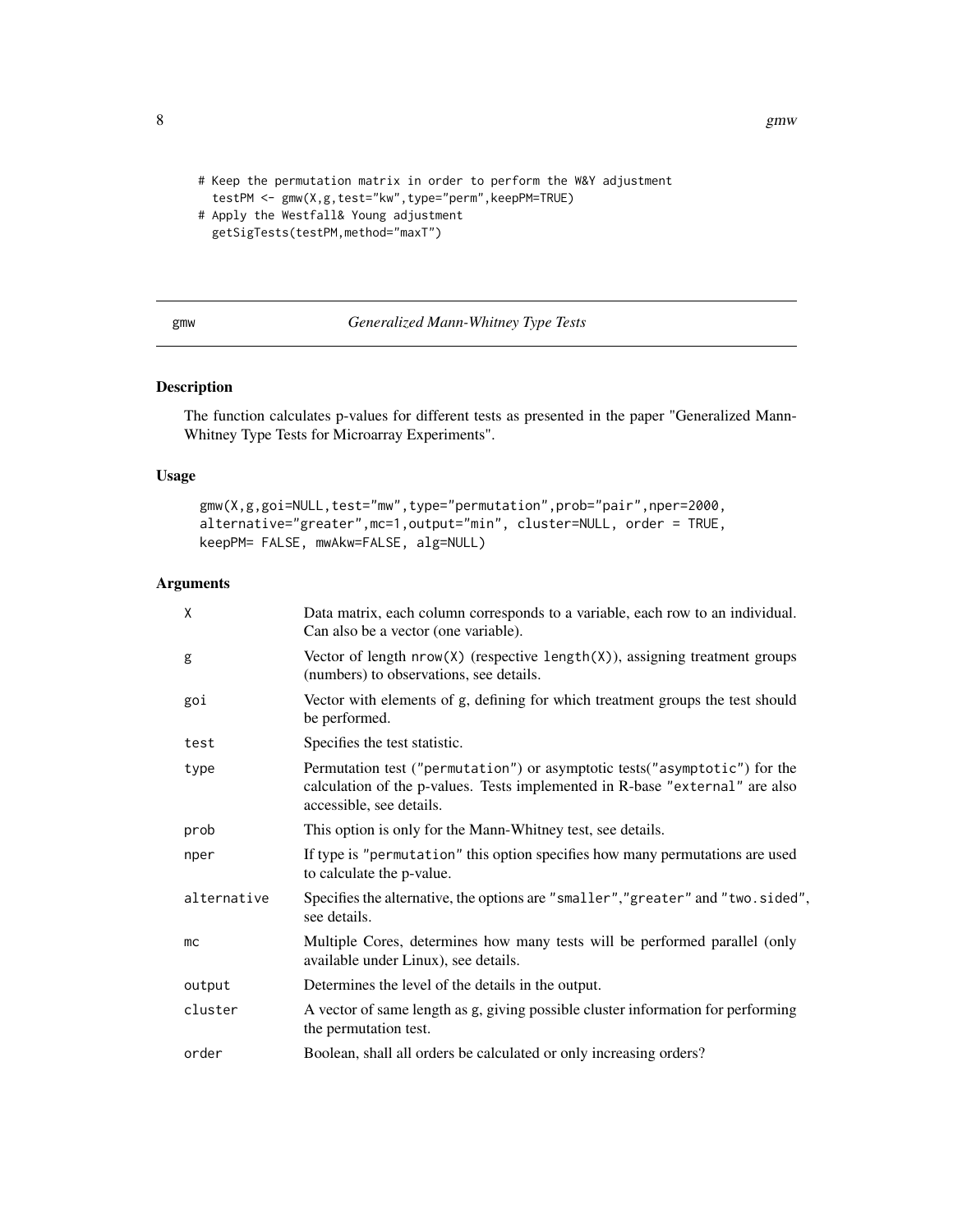#### $g$ mw 9

| keepPM | Boolean, keep the permutation matrices, required for Westfall $\&$ Young multiple<br>testing adjustment.                                                                                             |
|--------|------------------------------------------------------------------------------------------------------------------------------------------------------------------------------------------------------|
| mwAkw  | Boolean or numeric, if TRUE pairwise Mann-Whitney tests are performed after<br>the Kruskal-Wallis test. If numeric MW tests are only performed for KW tests<br>with smaller p-value than that value. |
| alg    | Internal function, what permutation algorithm should be used. Shouln't be<br>changed by the user.                                                                                                    |

#### Details

The object X is the data vector (one variable) or the data matrix. Each row refers to an observation, and each column to a variable. The tests are performed separately for all variables.

The vector g gives the group number. The directional tests are based on this numbering of the group.

The goi option defines, which treatment groups are used in the test constructions. If no groups are specified (default), all groups are used.

The test option specifies the test statistic. Possible options are 'uit'(union intersection test), 'triple' (test based on triple indicator functions), 'jt' for Jonckheere-Terpstra test, 'jt\*' for a modified Jonckheere-Terpstra test, 'mw' for the Mann-Whitney / Wilcoxon test and 'kw' for the Kruskal-Wallis test. See also reference [1] for further details.

The option type is used to decide how the p-values are computed. For all tests are permutation type tests available and the option for that is type="permutation". In addition for test='mw', test='kw' or test='jt' also the option type='external' is available. This calls then the code from the base system or other, imported packages. For test='uit' there is also an asymptotic test (type="asymptotic") available. For test='triple' or test='jt\*' asymptotic implementations are currently under development.

The prob option is only for the Mann-Whitney test. For the option "single", the tests are to compare a single group versus all the other groups. The option "pair" makes all pair-wise comparisons between the groups.

The option alternative is used to specify whether one-sided or two-sided alternatives are used. If the test is based on the PIs, the option "greater" for example means that, according to the alternative, the groups with larger group numbers tend to have larger observations as well. The function createGroups may be used to renumber the groups, if needed.

The mc option is only valid if  $X$  is a matrix and the used OS is Linux, because the parallelisation is based on the package parallel, and that again is based on the concept of forking, which is currently only supported under Linux.

The option output can be used to control how detailed the output is. The default "min" reports just the matrix of p-values in a matrix (columns=variables, rows=tests). If output="full", a list will be returned with items containing full test objects of class htest.

The option cluster is an additional object for the Kruskal-Wallis permutation test. For clusterdependent observation, only the permutations within clusters are acceptable for the p-value calculation.

In the getSigTests function it is possible to apply the Westfall  $&$  Young multiple testing method. In this approach the permutation matrix is used to adjust for multiple testing, hence if one wishes to apply this method, the only option for type is "permutation". In addition the boolean flag keepPM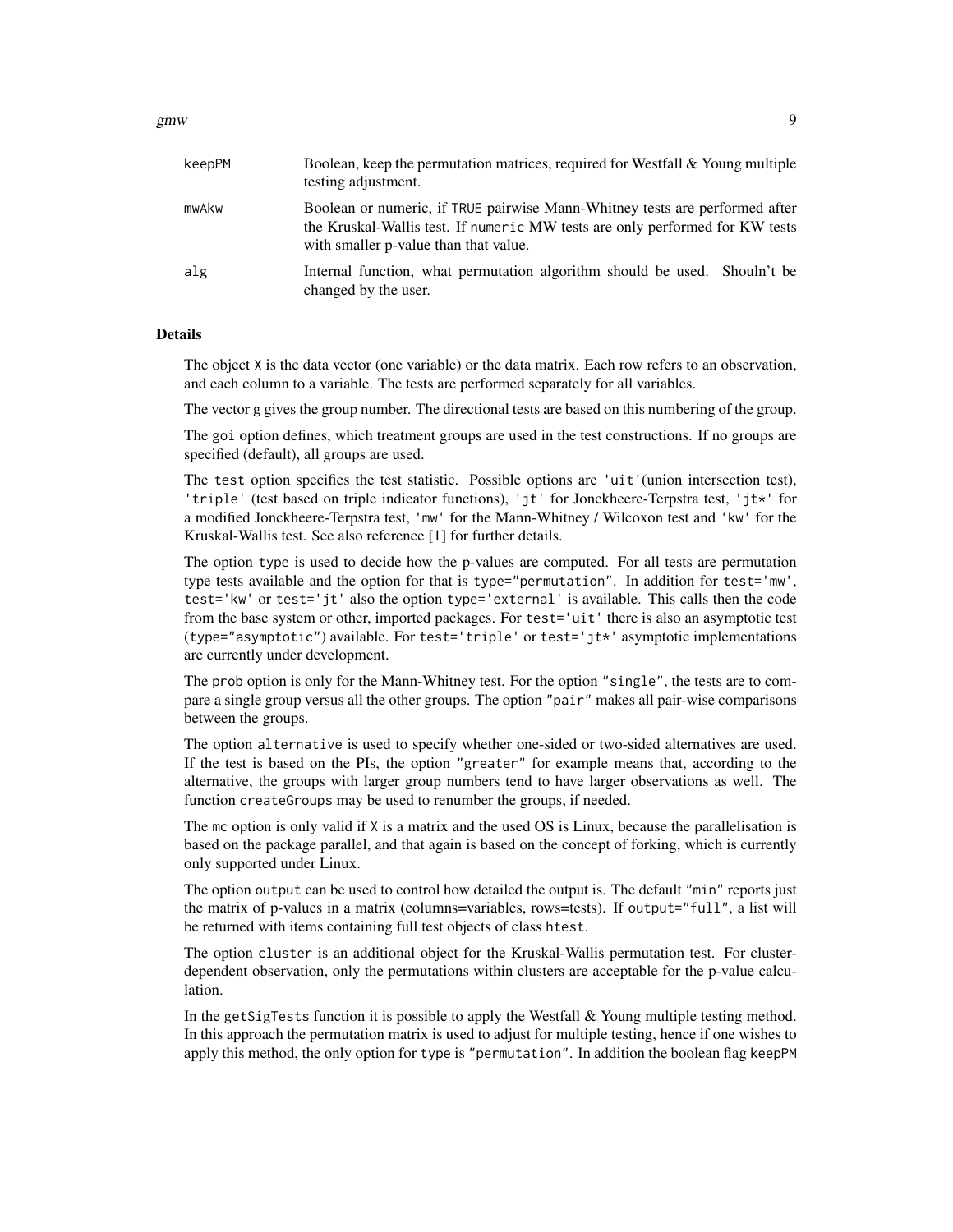has to be set to TRUE. Is default is to drop the permutation matrix after each run in order to save memory.

If a Kruskal-Wallis test is performed, there is also the option to perform afterwards paiwise Mann-Whitney tests to identify concrete, deviating groups. If one wishes to do that just for significant variables one can set the option mwAkw to the corresponding significance level. If mwAkw is set to TRUE (or respective 1) the Mann-Whitney tests are performed for all variables.

There is also a function to choose the used calculation algorithm, options here are "Rsubmat", "Rnaive", "Csubmat", "Cnaive". The purpose is just for validation.

#### Value

A matrix or vector of p-values of the underlying hypothesis test(s). In case of output="full" we give a list, and each list item contains the htest object for the column-wise performed test.

#### Author(s)

Daniel Fischer

#### References

Fischer, D., Oja, H., Schleutker, J., Sen, P.K., Wahlfors, T. (2013): Generalized Mann-Whitney Type Tests for Microarray Experiments, Scandinavian Journal of Statistic, doi: 10.1111/sjos.12055.

Daniel Fischer, Hannu Oja (2015). Mann-Whitney Type Tests for Microarray Experiments: The R Package gMWT. Journal of Statistical Software, 65(9), 1-19. URL http://www.jstatsoft.org/v65/i01/.

Westfall, P.H. and Young, S.S. (1993): Resampling-Based Multiple Testing: Examples and Methods for p-Value Adjustment. Wiley, New York.

```
X \leftarrow c(sample(15))X \leftarrow c(X, 101, 102, 103)g \leftarrow c(1,1,1,2,2,2,2,3,3,3,4,4,4,4,4,5,5,5)cluster=c(rep(c(1,2),9))gmw(X,g,test="kw",type="external")
gmw(X,g,test="kw",type="permutation")
gmw(X,g,test="kw",type="permutation",cluster=cluster)
gmw(X,g,test="jt",type="permutation")
```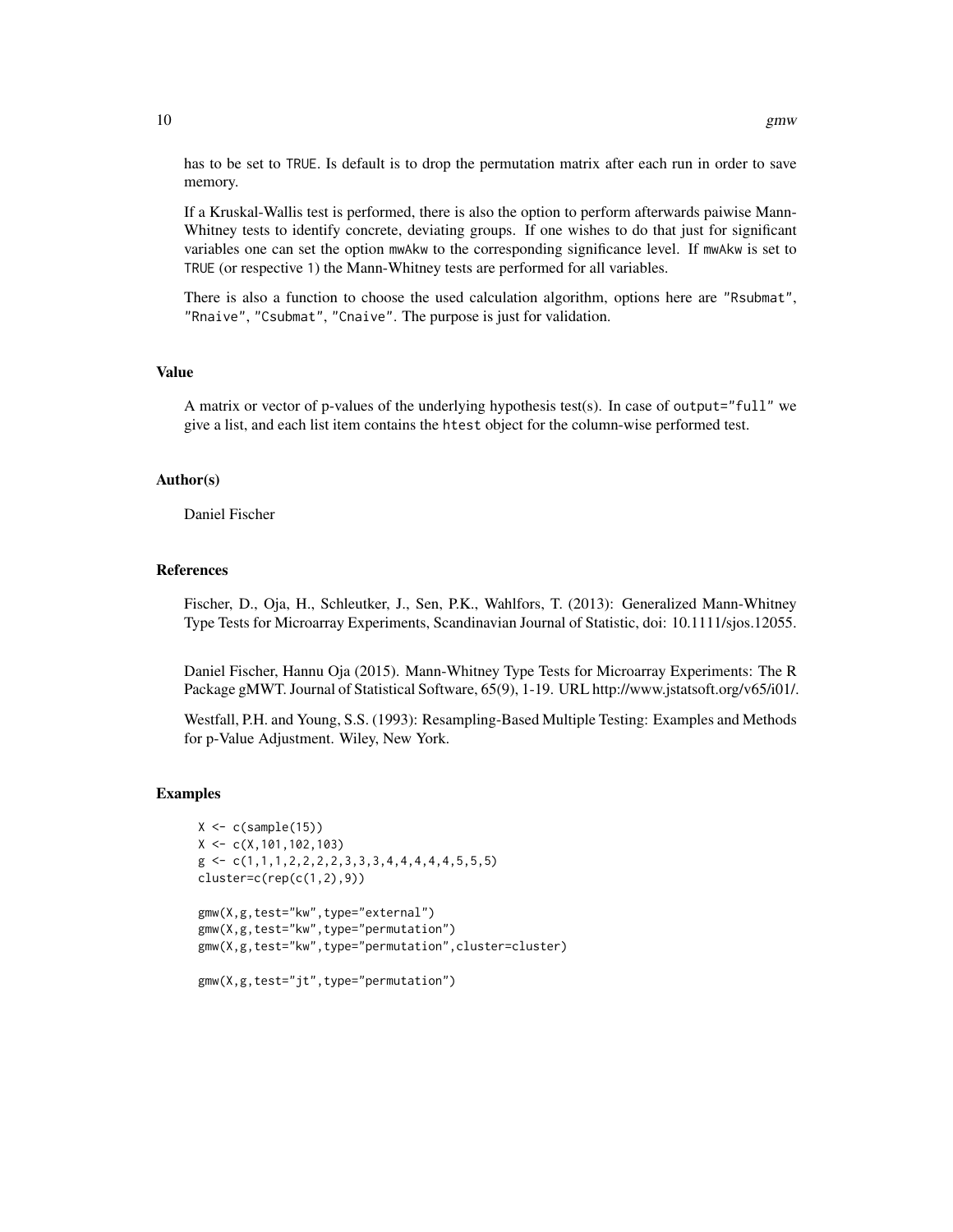<span id="page-10-1"></span><span id="page-10-0"></span>

Plots an estPI object.

#### Usage

```
## S3 method for class 'estPI'
plot(x,col="black",highlight,hlCol="red",pch=20,zoom=FALSE,...)
```
#### Arguments

| $\mathsf{x}$ | Object of class estPI.                                         |
|--------------|----------------------------------------------------------------|
| col          | Vector of colors of the scatterplot.                           |
| highlight    | Vector with positions, which shall be marked in special color. |
| hlCol        | Color of highlighted spots.                                    |
| pch          | Dot type of the plot.                                          |
| zoom         | Logical, shall the plots be zoomed to interesting areas?       |
|              | Additional parameters.                                         |
|              |                                                                |

#### Details

This function plots the probabilistic indices from an estPI object. Additional graphical parameters are col, that specifies the colors of the points used in the plot. Furthermore there is the option to highlight the probabilistic indices for specified variables. Those are defined with the highlight option and the hlCol color. One possible application of this is to highlight only the significant test results, or e.g. in the genetic context only those genes, which are located on a certain chromosome.

The boolean option zoom is meant for plotting the graph in a different scale and it adjusts the limits of the x and y axes to the minimum and maximum of the corresponding probabilistic index.

#### Author(s)

Daniel Fischer

```
X \leftarrow c(sample(15))g \leftarrow c(1,1,1,2,2,2,2,3,3,3,4,4,4,4,4)res <- estPI(X,g,type="single")
plot(res)
X <- matrix(c(rnorm(5000,1.5,2),rnorm(6000,2,2),rnorm(4000,3.5,1),rnorm(3000,2.5,1)),
         byrow=TRUE, ncol=100)
colnames(X) <- letters[1:100]
```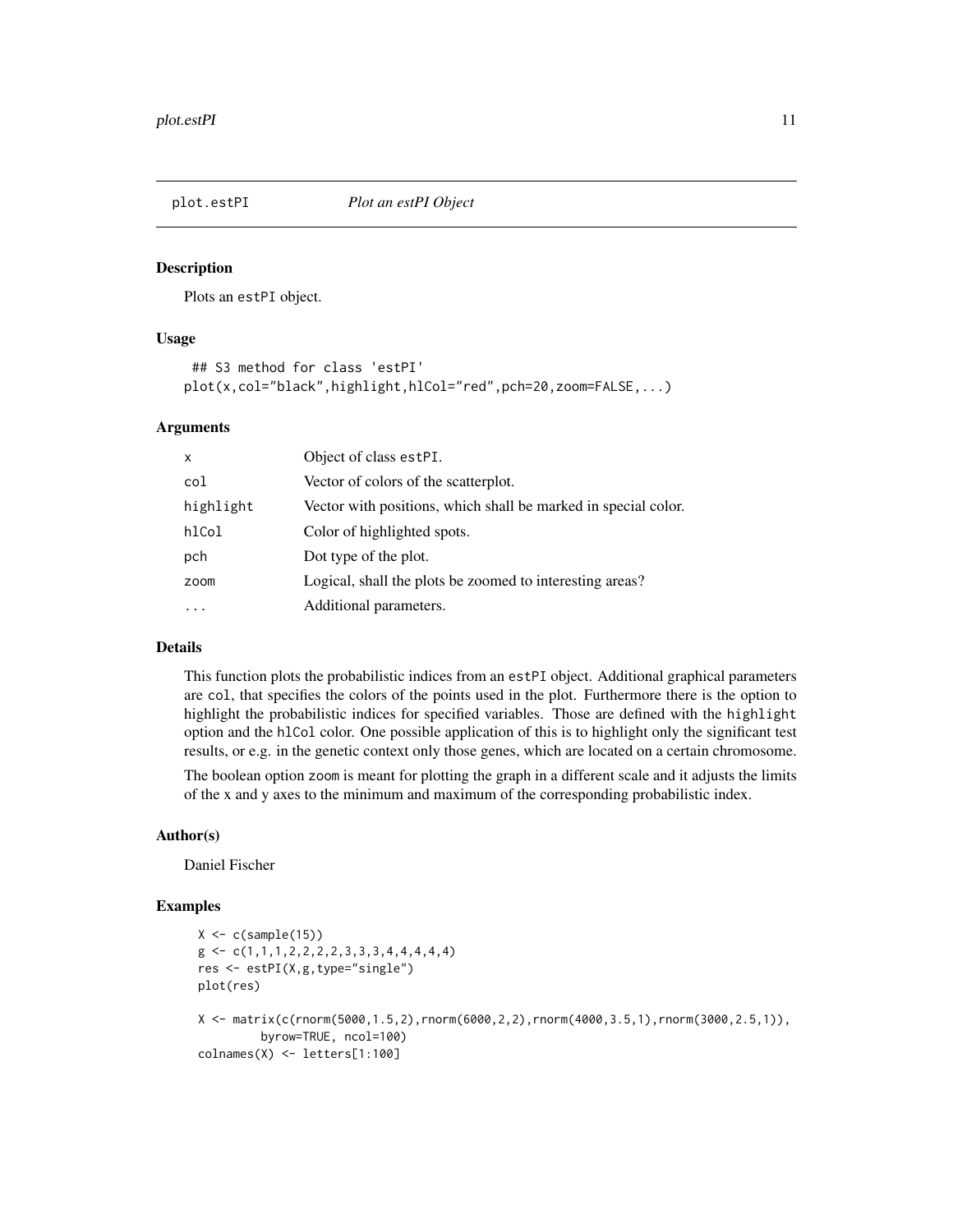```
g \leftarrow c(\text{rep}(1,50),\text{rep}(2,60),\text{rep}(3,40),\text{rep}(4,30))res <- estPI(X,g,type="single")
plot(res)
```
#### plot.re *Plot an re Object*

#### Description

Plots an re object returned from the function getSigTests.

#### Usage

## S3 method for class 're'  $plot(x,...)$ 

#### Arguments

| x                       | Object of class re.    |
|-------------------------|------------------------|
| $\cdot$ $\cdot$ $\cdot$ | Additional parameters. |

#### Details

This function plots a rejection plot for an existing re object.

#### Author(s)

Daniel Fischer

#### See Also

[getSigTests](#page-5-1)

#### Examples

```
X <- matrix(c(rnorm(500,2,1),rnorm(600,2,1),rnorm(400,2.2,1)),byrow=TRUE, ncol=10)
colnames(X) <- letters[1:10]
g \leftarrow c(rep(1,50),rep(2,60),rep(3,40))test <- gmw(X,g,test="kw",type="external")
re1 <- getSigTests(test)
```
plot(re1)

<span id="page-11-0"></span>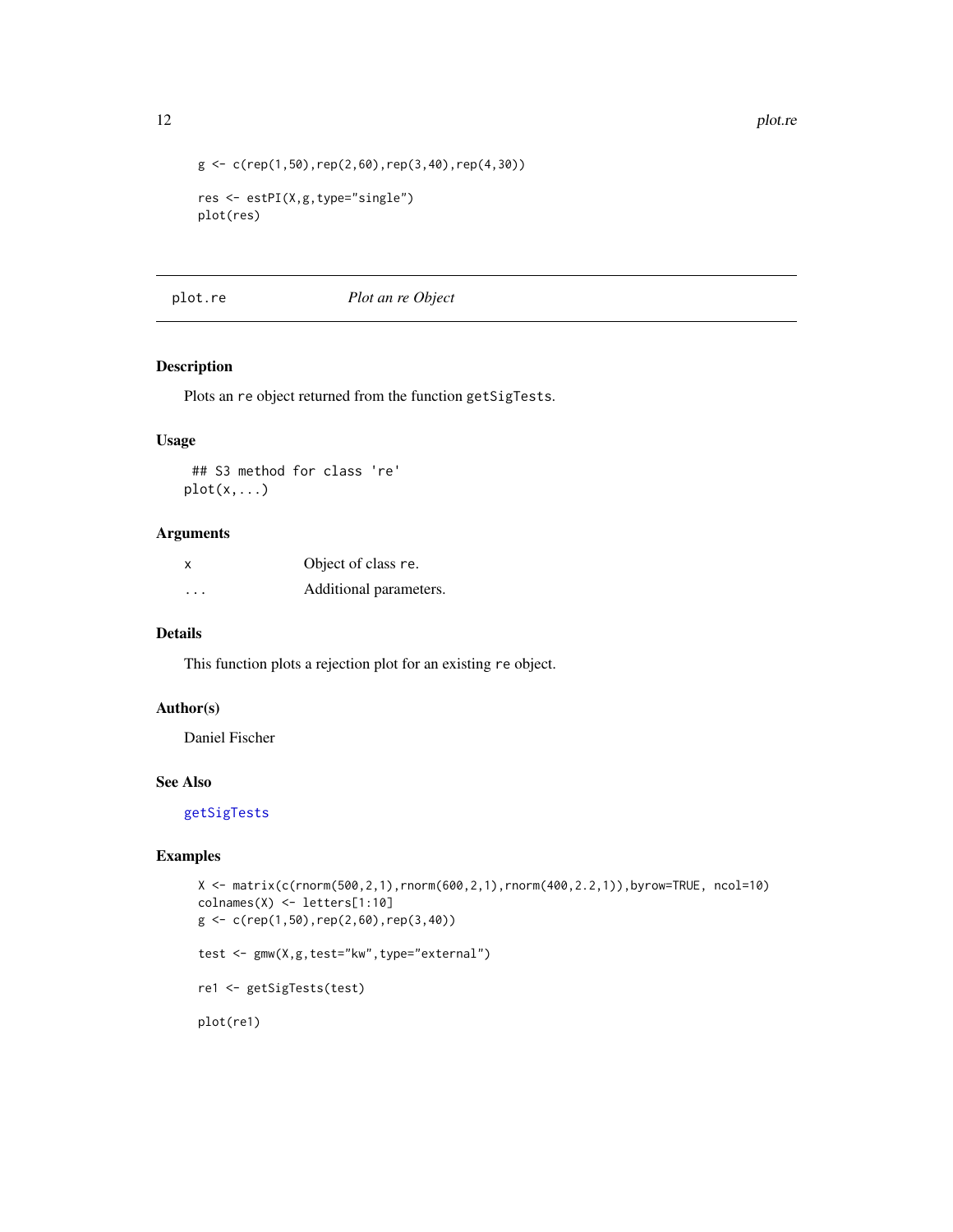<span id="page-12-0"></span>

This function creates scatterplot matrices for the different probabilistic indices (PI)  $P_t$ ,  $P_{tt'}$  and  $P_{tt't''}$  computed for different variables.

#### Usage

```
plotPI(X,g,type="pair",goi=NULL,mc=1,alg="Cnaive",col="black",
         highlight=NULL,hlCol="red",pch=20,zoom=FALSE,order=NULL,...)
```
#### Arguments

| X         | Matrix or vector with observations. Each column is a variable, each row an<br>individual.         |
|-----------|---------------------------------------------------------------------------------------------------|
| g         | Vector of group labels for observations in X. Has to be the same length as X has<br>observations. |
| type      | Type of probabilistic index, see details.                                                         |
| goi       | Groups of Interest, see details.                                                                  |
| mc        | Set the amount of cores to use for parallel calculation (only available for Linux).               |
| order     | Boolean, calculate PI only for natural order or for all combinations.                             |
| alg       | Internal function, which implementation should be used to calculate the PI.                       |
| col       | Vector of colors of the scatterplot.                                                              |
| highlight | Vector with positions, which are marked in special color.                                         |
| hlCol     | Color of highlighted spots.                                                                       |
| pch       | Dot type of the plot.                                                                             |
| zoom      | Logical, shall the plots be zoomed to interesting areas?                                          |
| $\cdots$  | Additional plotting arguments.                                                                    |

#### Details

This function creates the scatterplot matrices for the PI, in case that they haven't been calculated previoulsy. This means that all arguments of the [estPI](#page-3-1) are valid here, since this function is called first and the results will then be passed to the plot function of the estPI object.

See also [plot.estPI](#page-10-1) for further details on the specific plot parameters.

#### Author(s)

Daniel Fischer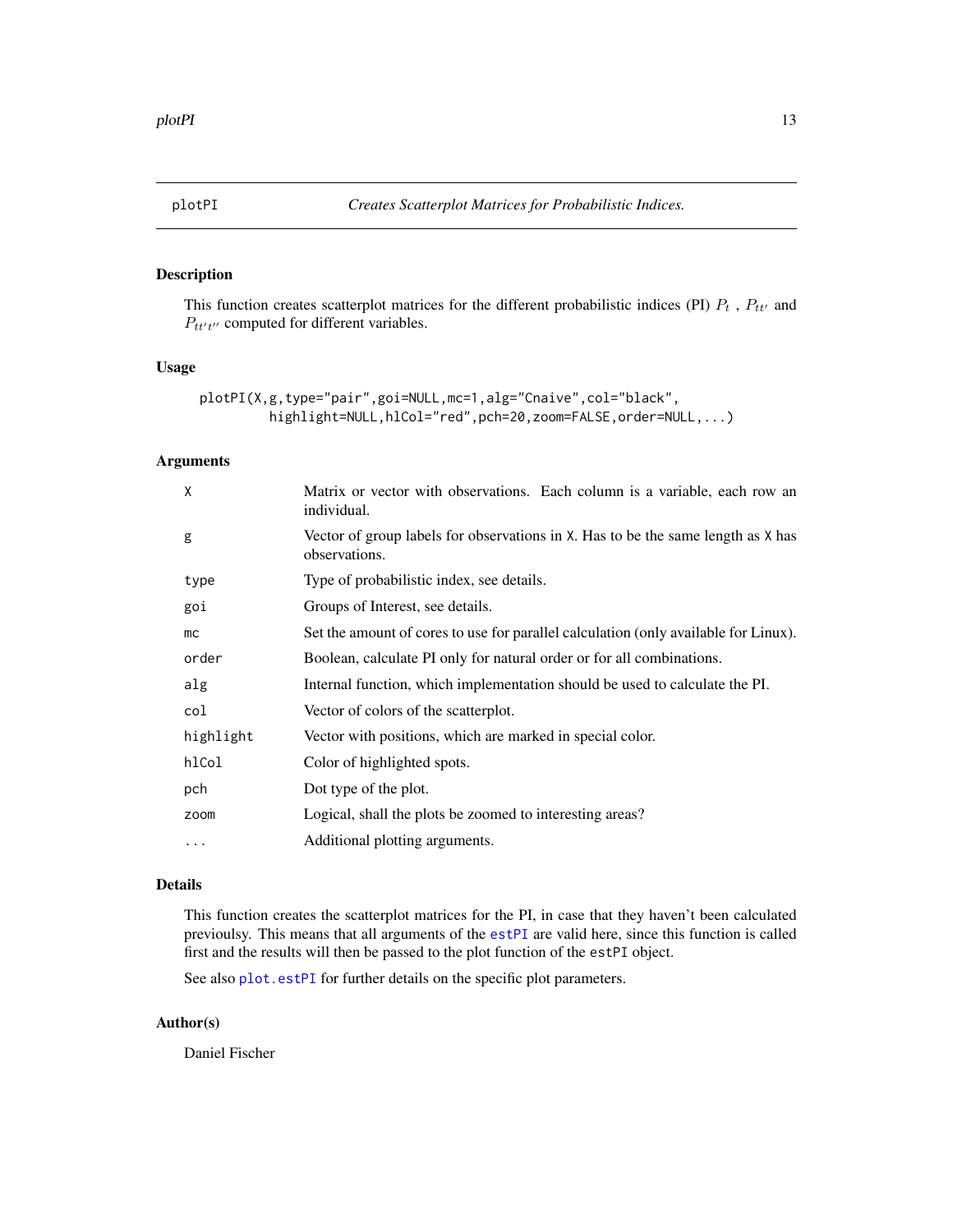#### <span id="page-13-0"></span>References

Fischer, D., Oja, H., Schleutker, J., Sen, P.K., Wahlfors, T. (2013): Generalized Mann-Whitney Type Tests for Microarray Experiments, Scandinavian Journal of Statistic, to appear.

Fischer, D., Oja, H. (2013): Mann-Whitney Type Tests for Microarray Experiments: The R Package gMWT, submitted article.

#### See Also

[estPI](#page-3-1), [plot.estPI](#page-10-1)

#### Examples

```
X \leftarrow c(sample(15))g \leftarrow c(1,1,1,2,2,2,2,3,3,3,4,4,4,4,4)estPI(X,g,type="single")
```

```
X <- matrix(c(rnorm(5000,1.5,2),rnorm(6000,2,2),rnorm(4000,3.5,1)),byrow=TRUE, ncol=10)
colnames(X) <- letters[1:10]
g <- c(rep(1,500),rep(2,600),rep(3,400))
```

```
plotPI(X,g,type="single",mc=1)
```
print.estPI *Print an estPI Object*

#### Description

Prints an estPI object.

#### Usage

```
## S3 method for class 'estPI'
print(x, \ldots)
```
#### Arguments

| x                       | Object of class estPI. |
|-------------------------|------------------------|
| $\cdot$ $\cdot$ $\cdot$ | Additional parameters. |

#### Details

The print function displays the matrix of probabilistic indices.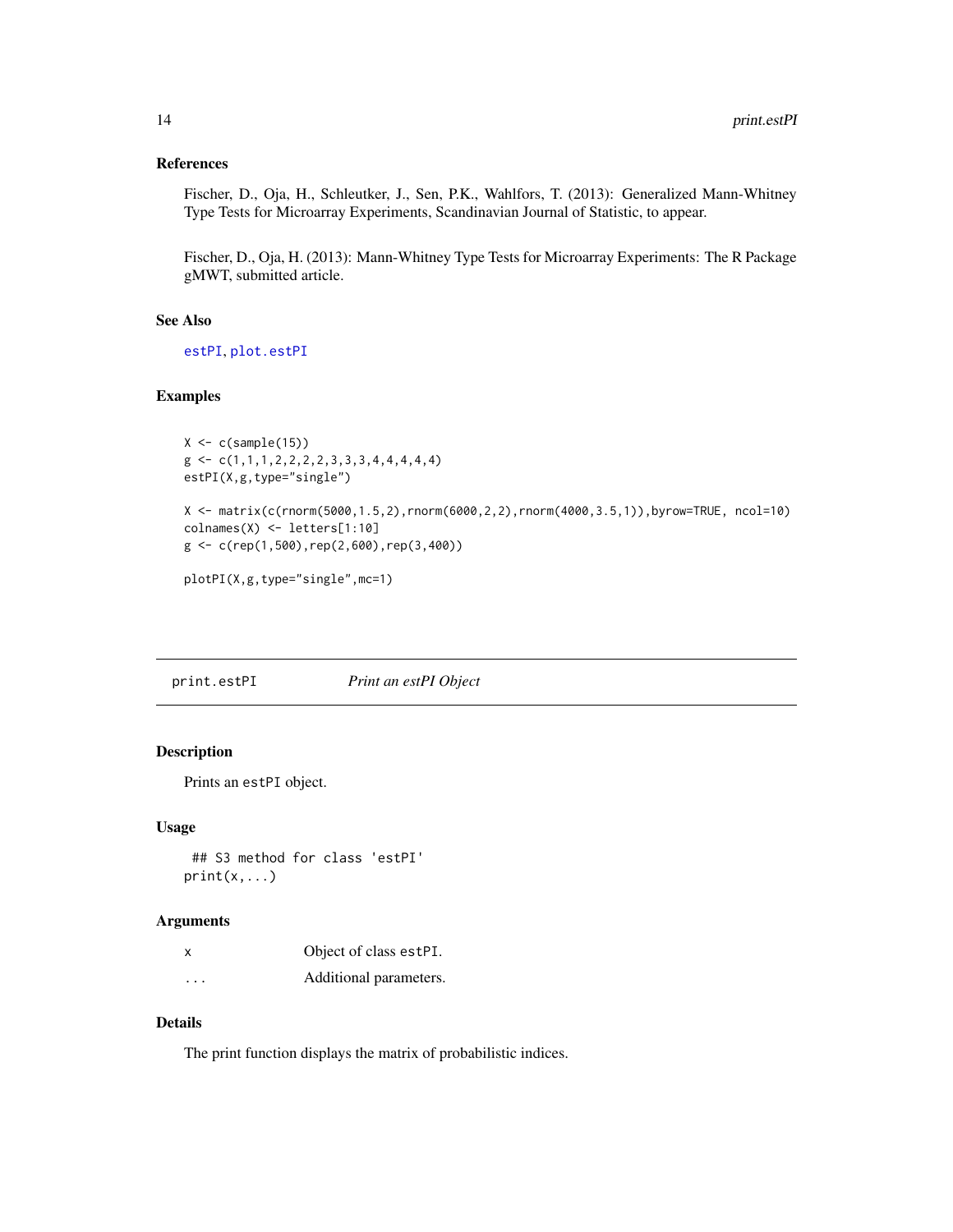#### <span id="page-14-0"></span>print.re the contract of the contract of the contract of the contract of the contract of the contract of the contract of the contract of the contract of the contract of the contract of the contract of the contract of the c

#### Author(s)

Daniel Fischer

### Examples

```
X \leftarrow c(sample(15))g \leftarrow c(1,1,1,2,2,2,2,3,3,3,4,4,4,4,4)res <- estPI(X,g,type="single")
print(res)
```
print.re *Print an re Object*

#### Description

Prints an re object.

#### Usage

## S3 method for class 're'  $print(x, \ldots)$ 

#### Arguments

| X        | Object of class re.    |
|----------|------------------------|
| $\cdots$ | Additional parameters. |

#### Details

The print function displays in a list the significant variables for a chosen alpha and the optimal alpha in terms of the best ratio between expected and observed significant tests. For more details see also [rejectionPlot](#page-15-1).

#### Author(s)

Daniel Fischer

#### See Also

[rejectionPlot](#page-15-1)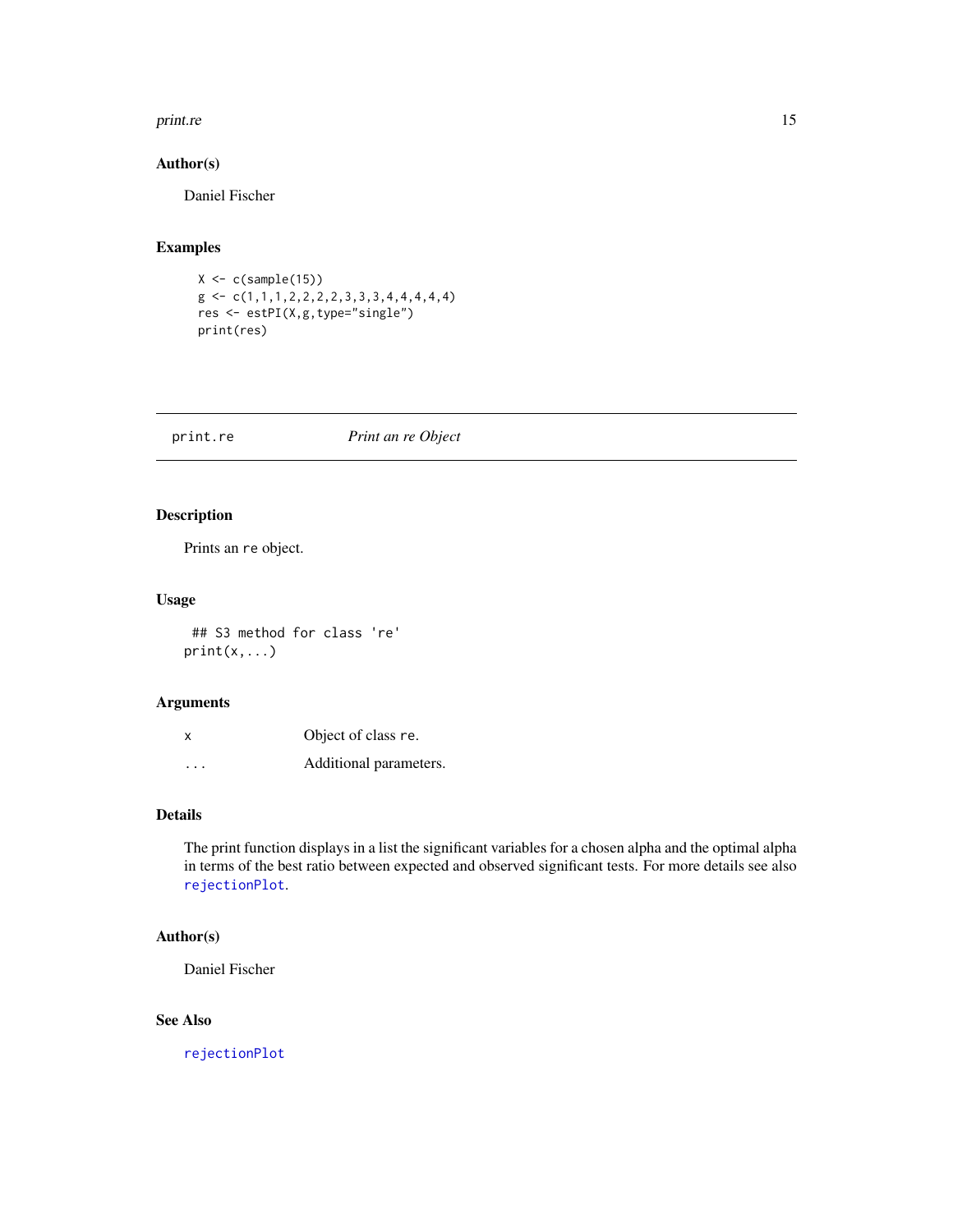#### Examples

```
X \leftarrow \text{matrix}(c(\text{rnorm}(500, 2, 1), \text{rnorm}(600, 2, 1), \text{rnorm}(400, 2.2, 1)), by row = TRUE, ncol = 10)colnames(X) <- letters[1:10]
g \leftarrow c(rep(1,50),rep(2,60),rep(3,40))test <- gmw(X,g,test="kw",type="external")
re1 <- getSigTests(test)
re1
```
<span id="page-15-1"></span>rejectionPlot *Creates a Rejection Plot.*

#### Description

This function plots the observed and expected numbers of rejected tests and their ratio as a function of alpha.

#### Usage

```
rejectionPlot(X,lCol="red",xlim=NULL,crit=NULL,rejLine = NULL,
                alpha = 0.01, rej.lty = c("dotted"), rej.col = "black",
incLegend=NULL)
```
#### **Arguments**

| X         | Matrix or vector of p-values, as obtained from gmw function.                                      |
|-----------|---------------------------------------------------------------------------------------------------|
| 1Col      | Vector of of line colors                                                                          |
| xlim      | An interval for alpha values (for the plotting). Default is $[0,1]$ .                             |
| crit      | Shall the distance or the ratio be plotted, see details.                                          |
| rejLine   | Type of rejection line. Options are "bh", "bonferroni" and "simes".                               |
| alpha     | Alpha for the multiple testing adjusted p-value- determines the slope of the re-<br>jection line. |
| rej.lty   | Line type of the rejection line.                                                                  |
| rej.col   | Colour of the rejection line.                                                                     |
| incLegend | Position of a possible legend.                                                                    |

#### Details

The matrix X contains p-values as given from the gmw function. The rows correspond to different tests, and the columns to different variables.

The function plots, for each test separately, the observed and expected numbers of rejected tests and their ratio (crit="ratio") or distance (crit="distance") as a function of alpha.

<span id="page-15-0"></span>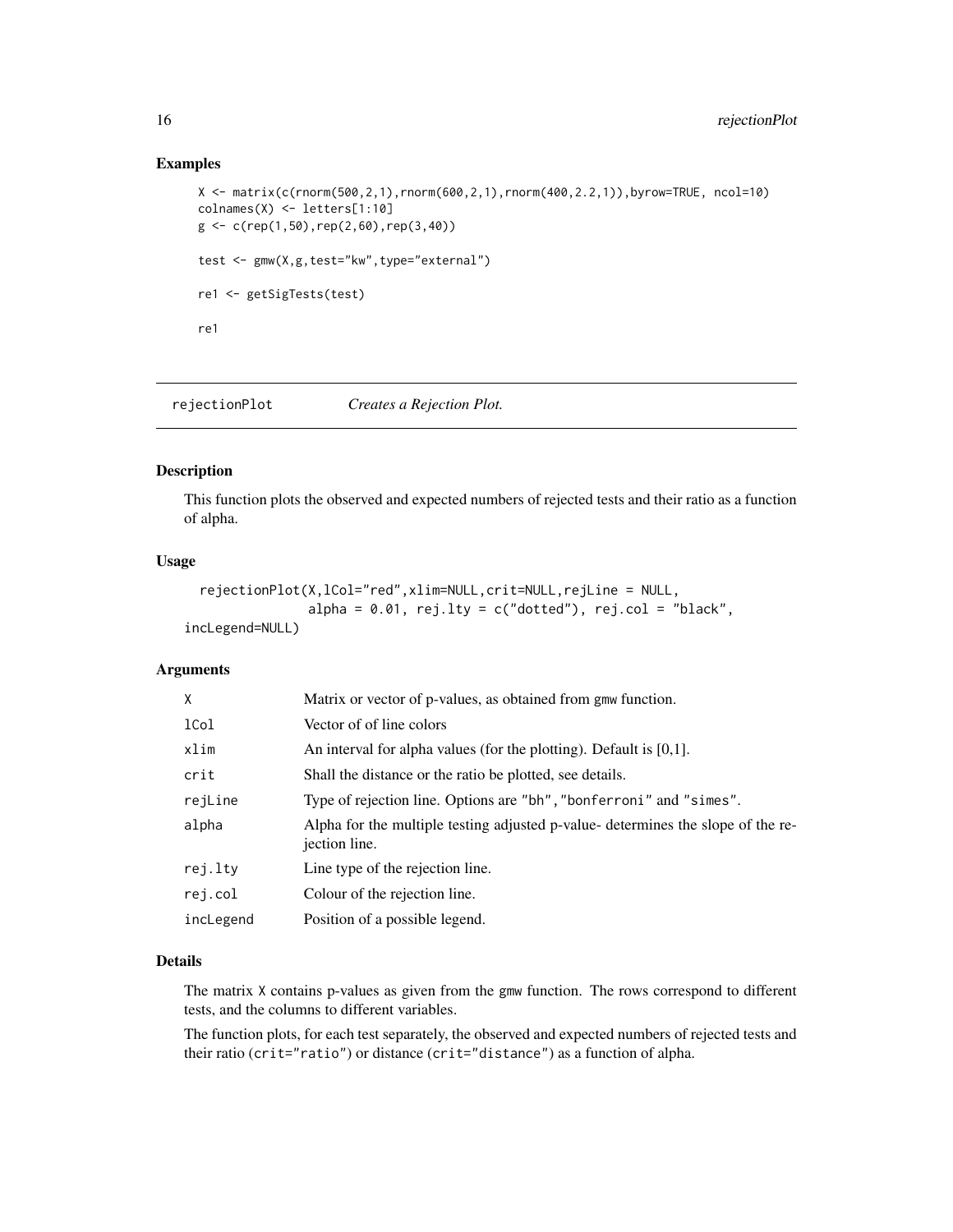#### <span id="page-16-0"></span>summary.re 17

#### Author(s)

Daniel Fischer

#### References

Fischer, D., Oja, H., Schleutker, J., Sen, P.K., Wahlfors, T. (2013): Generalized Mann-Whitney Type Tests for Microarray Experiments, Scandinavian Journal of Statistic, to appear.

Fischer, D., Oja, H. (2013): Mann-Whitney Type Tests for Microarray Experiments: The R Package gMWT, submitted article.

#### See Also

[gmw](#page-7-1)

#### Examples

```
X <- matrix(c(rnorm(50,2,1),rnorm(60,2,1),rnorm(40,2.5,1)),byrow=TRUE, ncol=10)
colnames(X) <- letters[1:10]
g \leftarrow c(rep(1,5),rep(2,6),rep(3,4))
```

```
test1 <- gmw(X,g,test="mw",type="external",alternative="greater",goi=c(2,3))
test2 <- gmw(X,g,test="kw",type="external")
test3 <- gmw(X,g,test="jt",type="external",alternative="greater")
```

```
tests <- rbind(test1$p.values,test2$p.values,test3$p.values)
```

```
rejectionPlot(tests,lCol=c("green","red","blue"))
```
summary.re *Summarize an re Object*

#### Description

Summarizes and prints an re object in an informative way.

#### Usage

## S3 method for class 're' summary(object, ...)

#### Arguments

| object   | Object of class re.    |
|----------|------------------------|
| $\cdots$ | Additional parameters. |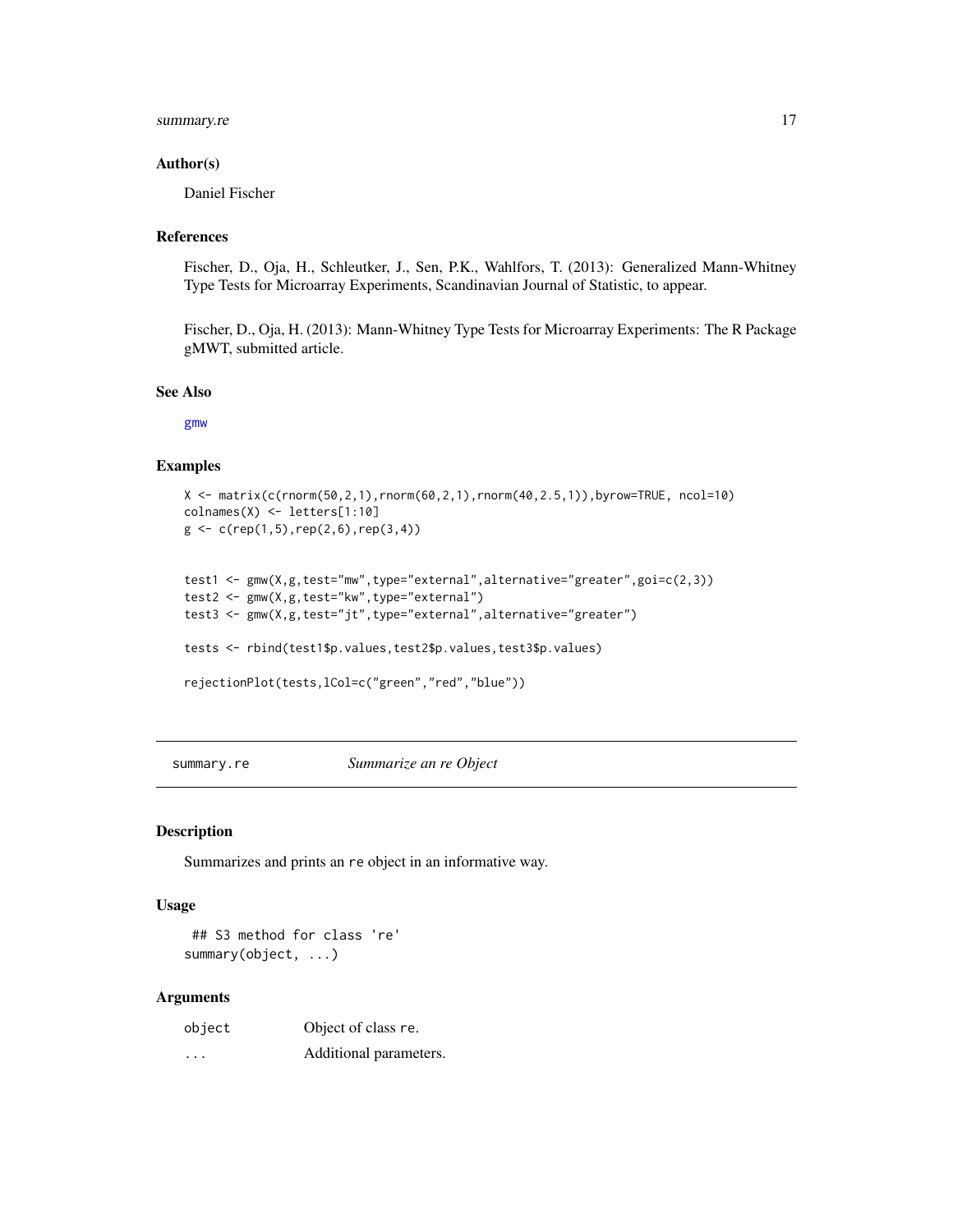#### Details

Summary for a re object.

#### Author(s)

Daniel Fischer

#### Examples

```
X <- matrix(c(rnorm(500,2,1),rnorm(600,2,1),rnorm(400,2.2,1)),byrow=TRUE, ncol=10)
colnames(X) <- letters[1:10]
g \leftarrow c(rep(1,50),rep(2,60),rep(3,40))test <- gmw(X,g,test="kw",type="external")
```
re1 <- getSigTests(test)

summary(re1)